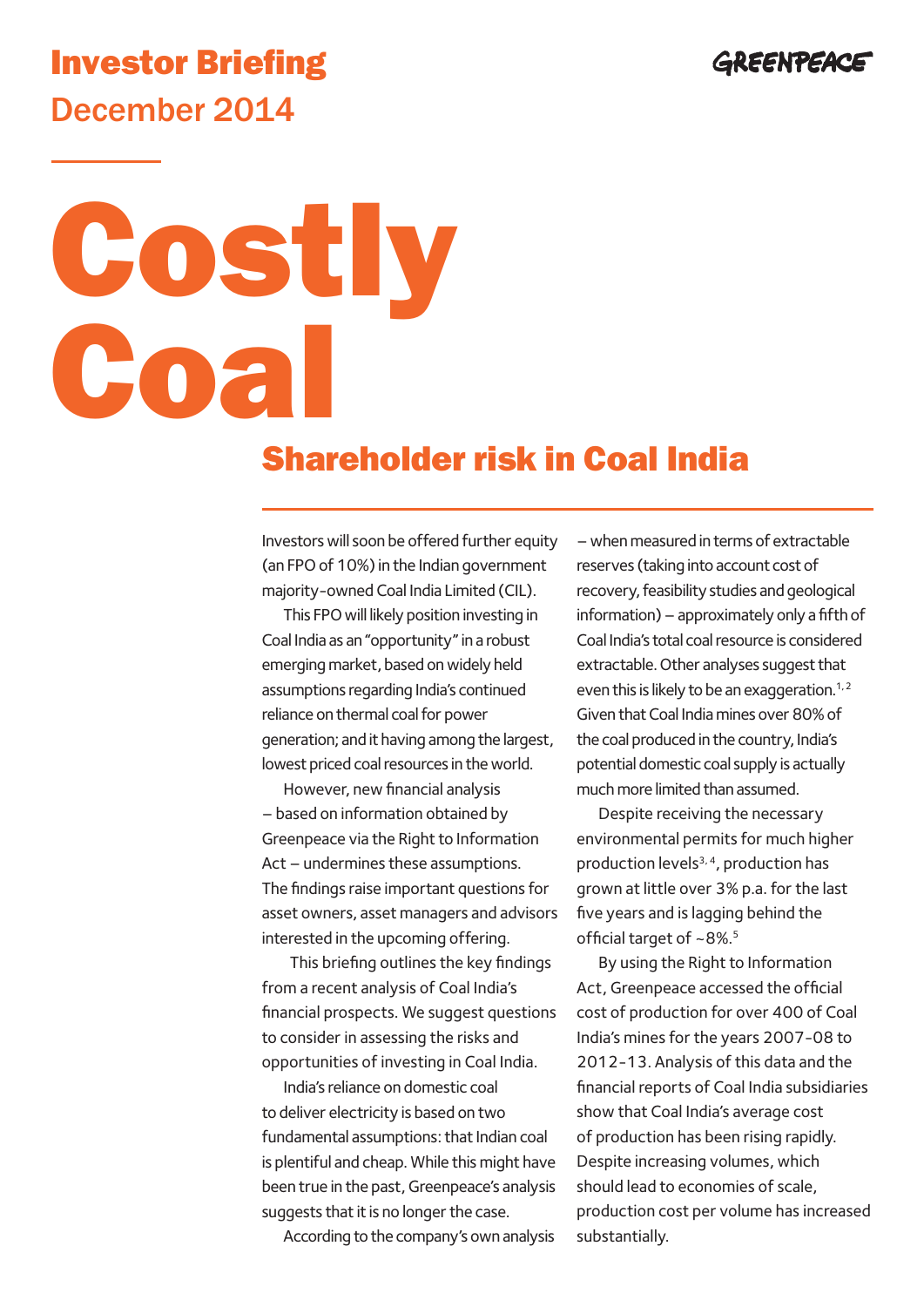## Economic Risks

Coal India's average cost of production for thermal coal across all subsidiaries has increased 60% since 2008.<sup>6,7</sup> Cost of production for the analysed subsidiaries<sup>8</sup> over the six year period from April 2007 to March 2013 grew at a Compound Annual Growth Rate (CAGR) of ~10%. If Coal India were to continue on this cost trajectory, the company would be forced to nearly double the price of its coal by 2020 to keep current margins intact.<sup>9, 10</sup>

These projected increases do not allow for an increasing share of underground production, which may be required in order to maintain production growth.<sup>11</sup> Cost of production from underground mines is on average four to six times more expensive than surface mining.<sup>12</sup> Increasing the share of underground mining from 10% to 20% could increase average costs by nearly a third.13 However, as the cheapest, most easily extractable deposits are now at advanced stages of exploitation, Coal India will have to exploit deeper, more difficult and expensive seams.<sup>14</sup>

Despite increases in volume, which

should drive economies of scale, production cost per tonne has increased substantially. Average production cost per tonne of coal for Coal India (all subsidiaries) has increased to INR 1048 in 2013, up nearly 60% from INR 663 in Financial Year (FY) 2008. Figures for 2014 show a further increase to INR 1088 per tonne.<sup>15</sup> If the rate of cost increase remains steady, Coal India's cost of production for thermal coal will double by the year 2020, to approximately INR 1900 per tonne, up from INR 950 in 2013.16

Currently depreciation is a low share of costs, but this may change as the government is urging Coal India to scale up production rapidly. This will require substantial additional investments. Assuming investments of at least INR 400 billion over the next five years, and depreciation rates similar to the past, this would significantly increase costs from annual depreciation.

Coal India's contractual costs show an upward trajectory as the company looks to outsource more operations to contractors. Coal India's contractual



### Production cost per tonne grew by 56% on average for the six analysed subsidiaries during the last six years

Source: Right to Information requests from Coal India subsidiaries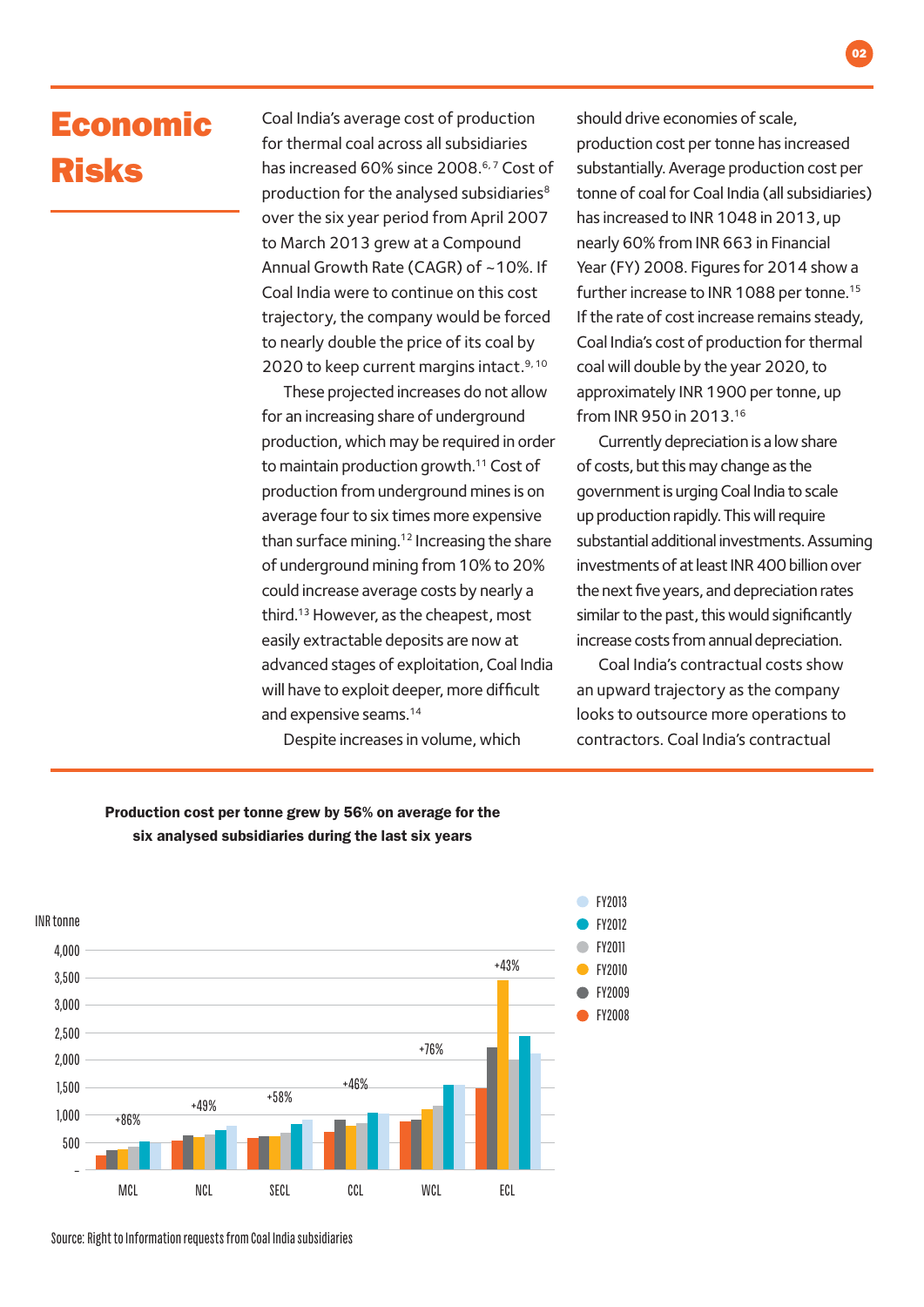expenses for FY2014 stood at INR 7812 million,17 a nearly 300% increase from INR 2633 million in FY2008.18 Those findings are echoed by recent analysis from Barron's which finds that "Coal India is caught in a pincer move between slower than expected revenue growth and stronger than expected cost growth. A hefty increase in wage and contractor expenses crimped the miner's operating margin for the quarter, which shrank to 10% from 15% a year ago."19

Finally, there are other factors that have not been individually enumerated that could lead Coal India's costs to rise. These include logistic bottlenecks in the transport of coal<sup>20</sup> as well as problems with mine fires $21$  and flooding.<sup>22</sup>

Declining profits and rising costs will force sale prices upwards. Within five years, this is likely to make electricity from new build coal power stations uncompetitive with solar photovoltaic and wind, raising questions about the long-term viability of Coal India.

#### Questions for Investors

• What is Coal India's anticipated cost rise trajectory for the next three years?

03

- •How robust are Coal India's projections for costs and profits if more production has to be shifted to underground mines?
- Based on Coal India's likely trajectory of production costs, what increase in price would be required to maintain current margins?
- •In order to protect shareholder value, how will Coal India manage the tension between maintaining margins (if cost increase is internalised) or price competitiveness with utilities (if cost increase is passed on to utilities)?



Employee Costs 50%, Contractual 13%, Materials 13%, Power & Fuel 4% On Average Among Total Expenses

Source: CIL subsidiary annual reports 2013/14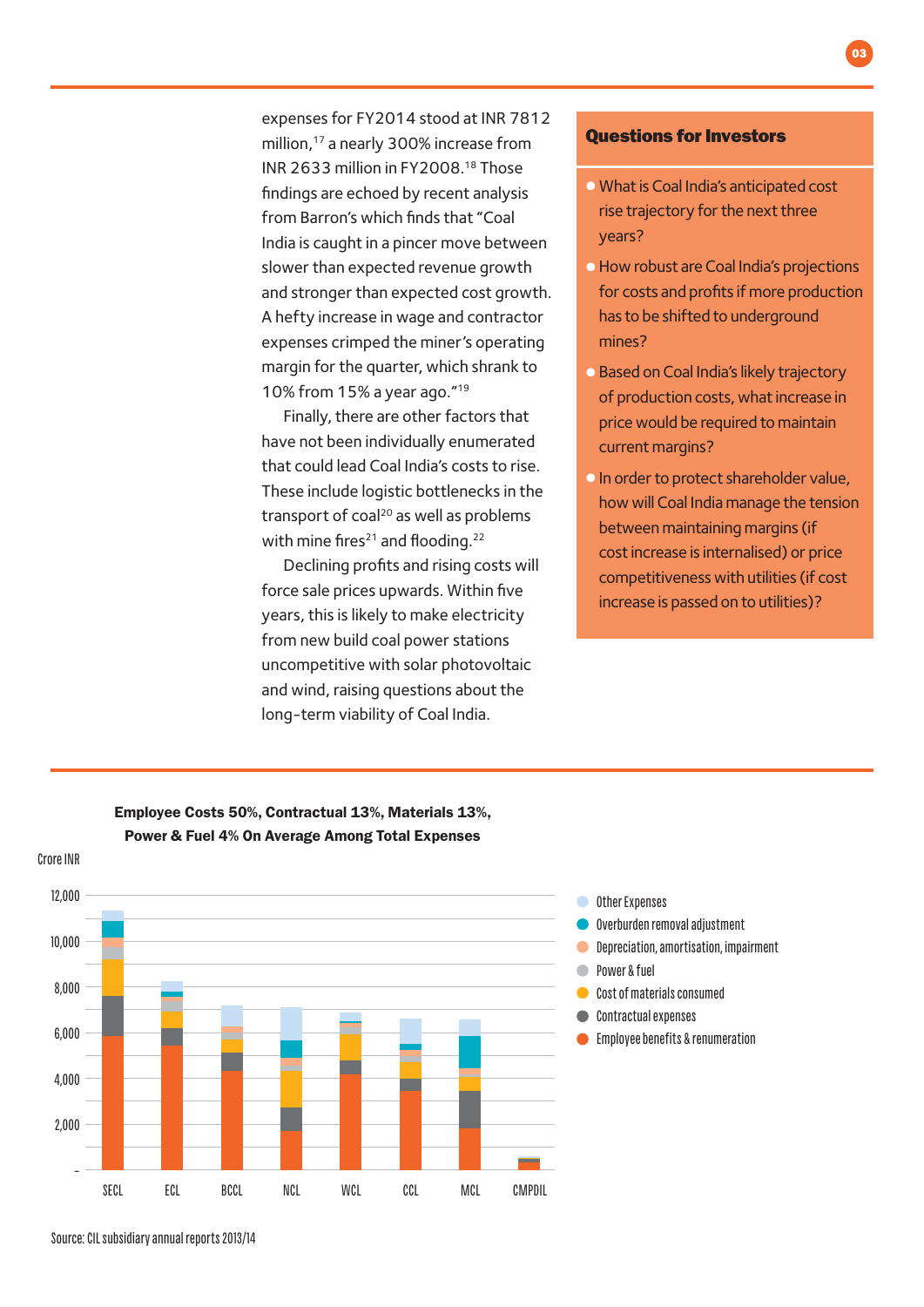# Political Risks

The domestic Indian political imperative of cheap electricity provision has reduced the amount of coal that Coal India can sell at market prices. As a consequence of such government policies, Coal India only sells a fraction of its output through auctions to customers that don't have long-term purchase contracts. However, these sales, which account for about 10% of its production, contributed 40% to earnings before interest, tax, depreciation and amortisation in the year to March 31, 2013.<sup>23</sup> So far the rate of increases in fixed contracted prices has not kept pace with increase in production costs, leading to lower margins than might otherwise have been possible.24

Given the increasing costs faced by the company, profits will be impaired if Coal India cannot sell more coal at market prices. Yet Bloomberg reports that the government has asked Coal India to cut further the quantity auctioned and instead to increase coal supplies to power plants, at almost half the price of open sales.<sup>25</sup> Analysts have pointed to these political decisions as one of the reasons why this November Coal India had to report its lowest quarterly profits since its listing in 2010.<sup>26, 27</sup>

#### Questions for Investors

**• How will Coal India assure investors** it can protect its profit margins when faced with political pressure to maintain fixed price advance contracts, at the same time as rising production costs?

*This November Coal India had to report its lowest quarterly profits since its listing in 2010.*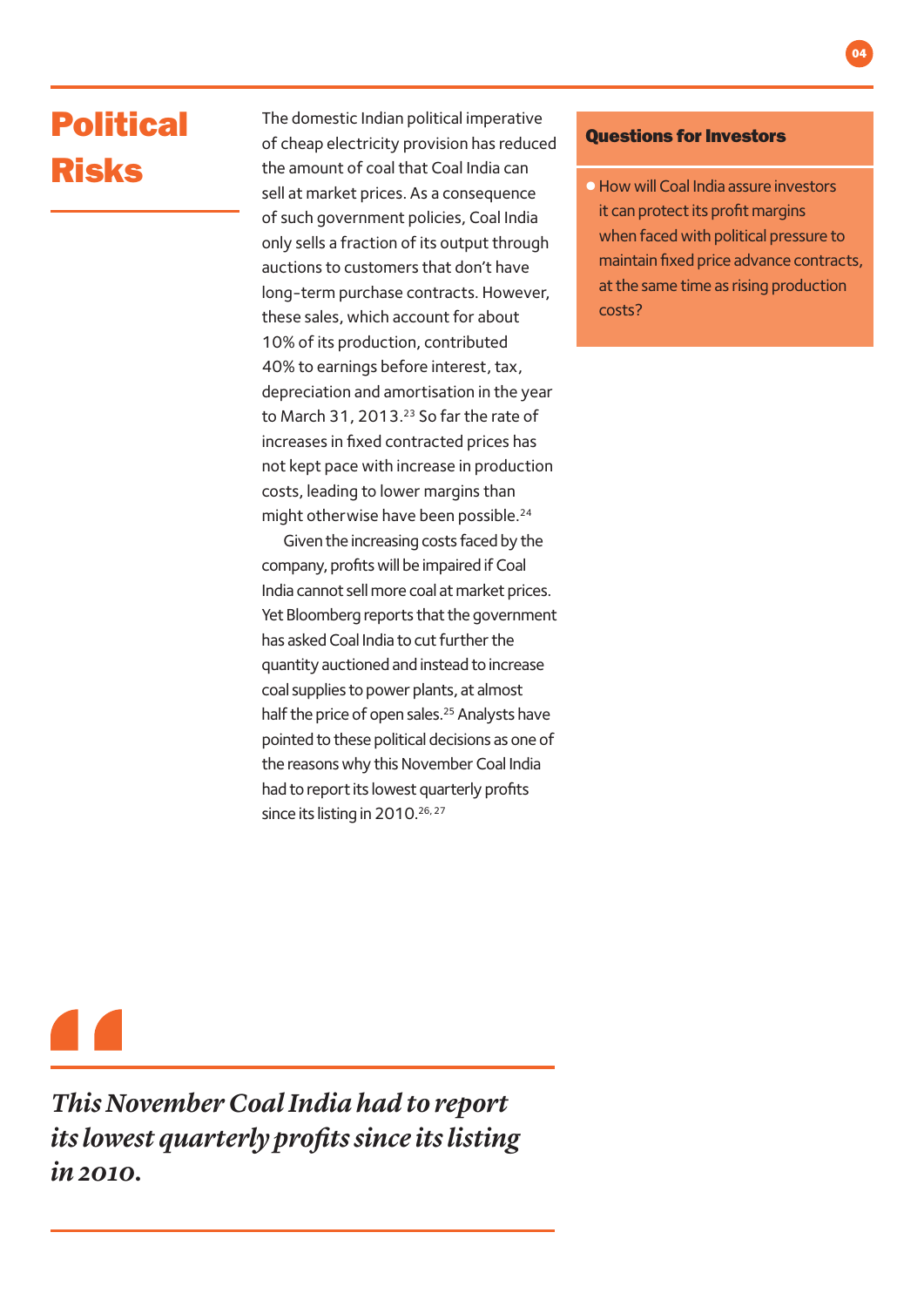# Regulatory Risks

Coal India is facing increasing compensation and rehabilitation costs due to the new land acquisition act that came into force on January 1, 2014. According to Bloomberg this has already led to "[m]ore than 1 trillion rupees (\$16.4 billion) of projects [being] stalled as a result, including 600 billion rupees of roads, 20 new coal mines by state-run Coal India, and steel mills for ArcelorMittal and Jindal Steel & Power Ltd."28

### Questions for Investors

- What costs does Coal India anticipate incurring as a result of these new regulatory requirements?
- **•** In the context of rising operational costs, what ongoing impact will compliance with the regulatory requirements have on the company's costs and margins?
- **•** If Coal India seeks to move even more production to open pit mines, how will it cope with issues of land availability in light of new regulatory changes?

*Coal India is caught in a pincer move between slower than expected revenue growth and stronger than expected cost growth.*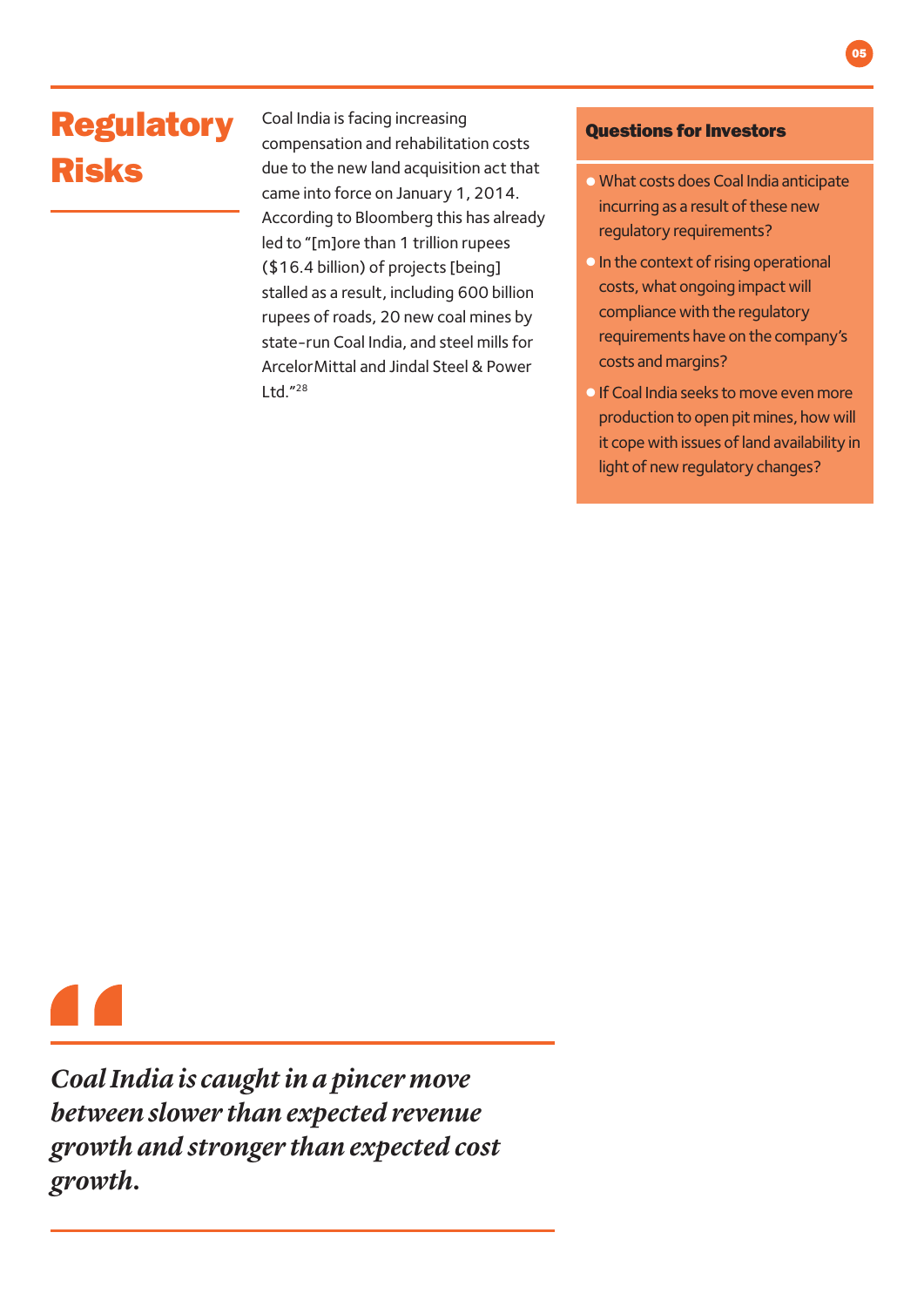Conclusion The global outlook for coal is gloomy – and India is not likely to be the "one bright spot" much longer. Analysts from Citi state, "[Coal] demand is in structural decline as environmental pressures rise and costs of alternative energy sources decline."29 Other investment banks, such as Goldman Sachs<sup>30</sup>, share Citi's pessimism about the global future of coal.31

> Coal faces unprecedented economic and social challenges in most large markets today evidenced by regulatory and market shifts in the US, EU and China.

India's commitment to increased reliance on coal for power generation is clearly a global outlier and – even if coal fired power generation in India challenges the global trend – cost, regulatory and political risks faced by the mining industry in India are significant. The assumption that mining will flourish, and that the additional flotation of Coal India stock will result in growing shareholder value, needs to be challenged and assessed by potential investors given the questions raised by its rising costs in the face of global oversupply and competition.

#### Questions for Investors

- What is Coal India's anticipated cost rise trajectory for the next three years?
- •How robust are Coal India's projections for costs and profits if more production has to be shifted to underground mines?
- Based on Coal India's likely trajectory of production costs, what increase in price would be required to maintain current margins?
- **If Coal India seeks to move even** more production to open pit mines, how will it cope with issues of land availability in light of new regulatory changes?
- **•** In order to protect shareholder value, how will Coal India manage the tension between maintaining margins (if cost increase is internalised) or price competitiveness with utilities (if cost increase is passed on to utilities)?
- •How will Coal India assure investors it can protect its profit margins when faced with political pressure to maintain fixed price advance contracts at the same time as rising production costs?
- What costs does Coal India anticipate incurring as a result of new regulatory requirements?
- •In the context of rising operational costs, what on-going impact will compliance with the regulatory requirements have on the company's

*[Coal] demand is in structural decline as costs and margins? environmental pressures rise and costs of alternative energy sources decline.*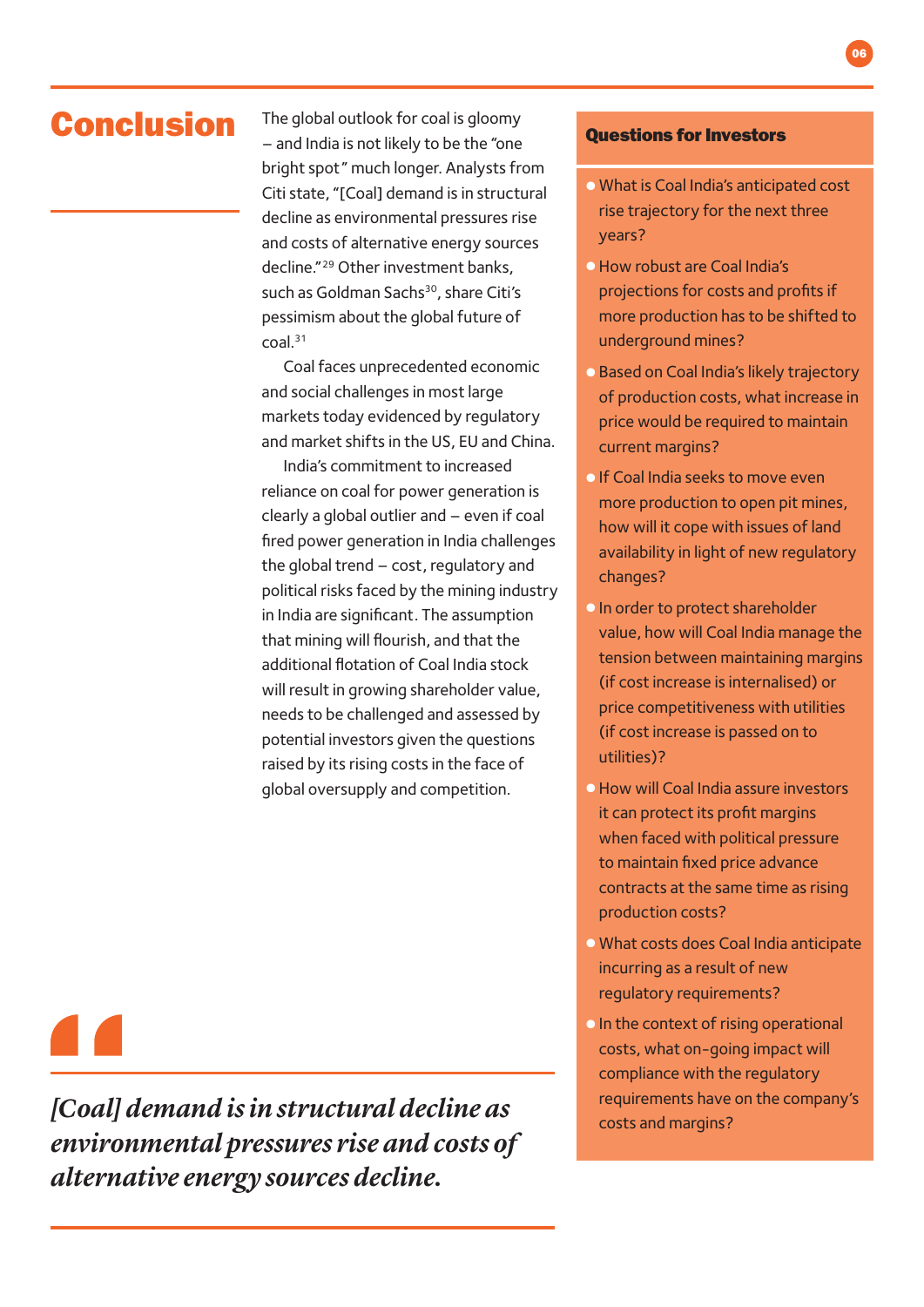## Method

Using the Right to Information Act, Greenpeace India requested data from Coal India's major coal producing subsidiaries on mine-level cost of production from the financial years 2007-08 to 2012- 13. Per Coal India's Right to Information responses to Greenpeace, the subsidiary companies include depreciation, wages and salaries of senior staff and office expenses in its calculations of cost of production. However, cess and other statutory levies are not included. The clean energy cess is currently INR 100 per tonne.

In most cases, Coal India shared expenditure per mine and output per mine. In some cases, the company only shared expenditure per mine; output per mine was available through earlier research work done by Greenpeace. The expenditure and output figures were then used to derive approximate cost per tonne. In some cases, Coal India shared ready cost per tonne figures at the mine level. Information was cross-checked with annual reports and other industry/analyst reports wherever possible to ensure accuracy. In case of variations, figures from official Coal India documents were used.

In all, 421 mines across six subsidiaries were looked at.32 The six subsidiaries analysed account for 93% of Coal India's total coal production in 2013-14. The subsidiaries are Mahanadi Coalfields Ltd (MCL), Central Coalfields Ltd (CCL), Western Coalfields Ltd (WCL), Eastern Coalfields Ltd (ECL), Northern Coalfields Ltd (NCL) and South Eastern Coalfields Ltd (SECL). Inconsistencies in data sets were rectified where possible. In the case of 25 mines (6% of the 421 mines analysed - 18 from ECL and seven from CCL) there were gaps or inconsistencies in the data that could not be explained. These mines were excluded from the analysis.

The mine level figures were then used to calculate average cost per tonne at

the subsidiary level. Once average cost per tonne annually for the FY2008 to FY2013 period was calculated, the Compound Annual Growth Rate (CAGR) of cost of production at the subsidiary level was determined (at nominal rates).

This resulted in CAGRs between 7% and 13% CAGR at subsidiaries:

| Subsidiary                   |  | MCL SECL CCL WCL ECL NCL |    |
|------------------------------|--|--------------------------|----|
| CAGR (Fy2008-13) 13% 9.5% 8% |  | 12% 7%                   | 8% |

At the Coal India level, average cost of production for each subsidiary in each year was used to calculate Coal India's overall average cost of production in each of the years being analysed, after accounting for each subsidiary's contribution to Coal India's total production. This was then used to calculate the CAGR of Coal India's cost of production over the FY2008 to FY2013 period, which stands at 9.7%.

This CAGR was then used to forecast average cost of production till 2030. Assuming Coal India wishes to maintain current profit margins, we hypothesise that Coal India will need to raise its average realisation per tonne of thermal coal to approximately INR 3000 (roughly double current rates) by 2020.

India's long term Wholesale Price Index inflation tracks at about 5%. This analysis assumes that Coal India's cost of production will continue to grow at a CAGR of around 10%, more than WPI inflation, for the foreseeable future for the following reasons, inter alia: ambitious production targets that will require significant capex increases; Coal India has announced a targeted capex of around INR 400bn over the next five years; deteriorating ratios of overburden removal to production.

07